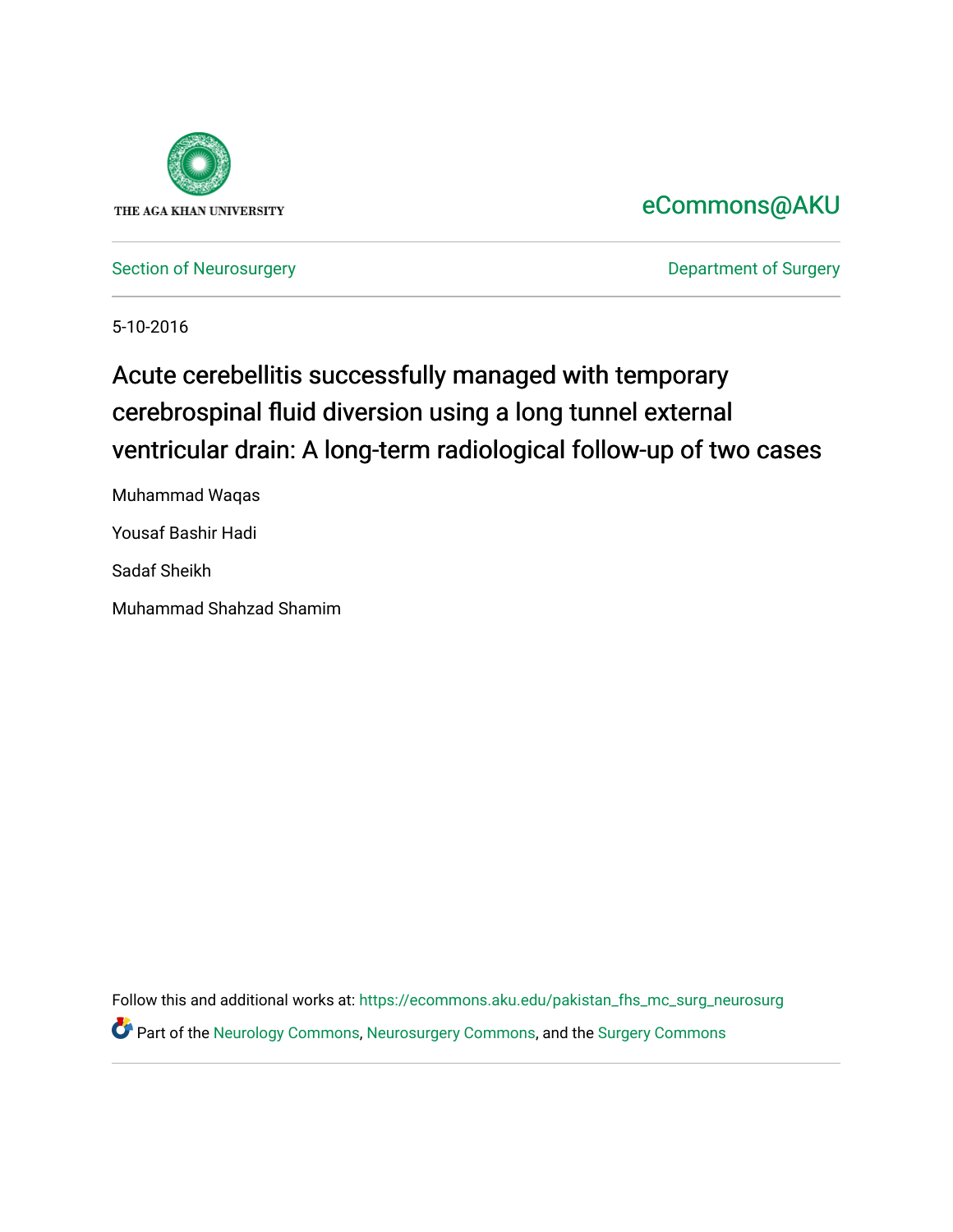### **Acute Cerebellitis Successfully Managed with Temporary Cerebrospinal Fluid Diversion Using Long Tunnel Extra Ventricular Drain: A Long Term Radiological Follow Up of Two Cases**

| Journal:                      | <b>BMJ Case Reports</b>                                                                                                                                                                                  |
|-------------------------------|----------------------------------------------------------------------------------------------------------------------------------------------------------------------------------------------------------|
| Manuscript ID                 | bcr-2016-215631                                                                                                                                                                                          |
| Manuscript Type:              | Novel treatment (new drug/intervention; established drug/procedure in<br>new situation)                                                                                                                  |
| Date Submitted by the Author: | 31-Mar-2016                                                                                                                                                                                              |
| Complete List of Authors:     | Wagas, Muhammad; The Aga Khan University, Surgery;<br>Hadi, Yousaf; Aga Khan University, Medical College<br>Sheikh, Sadaf; Aga Khan University<br>Shamim, Shahzad; Aga Khan University Hospital, Surgery |
| Keywords:                     | Neurosurgery < Surgery, Surgery                                                                                                                                                                          |
|                               |                                                                                                                                                                                                          |

**SCHOLARONE™** Manuscripts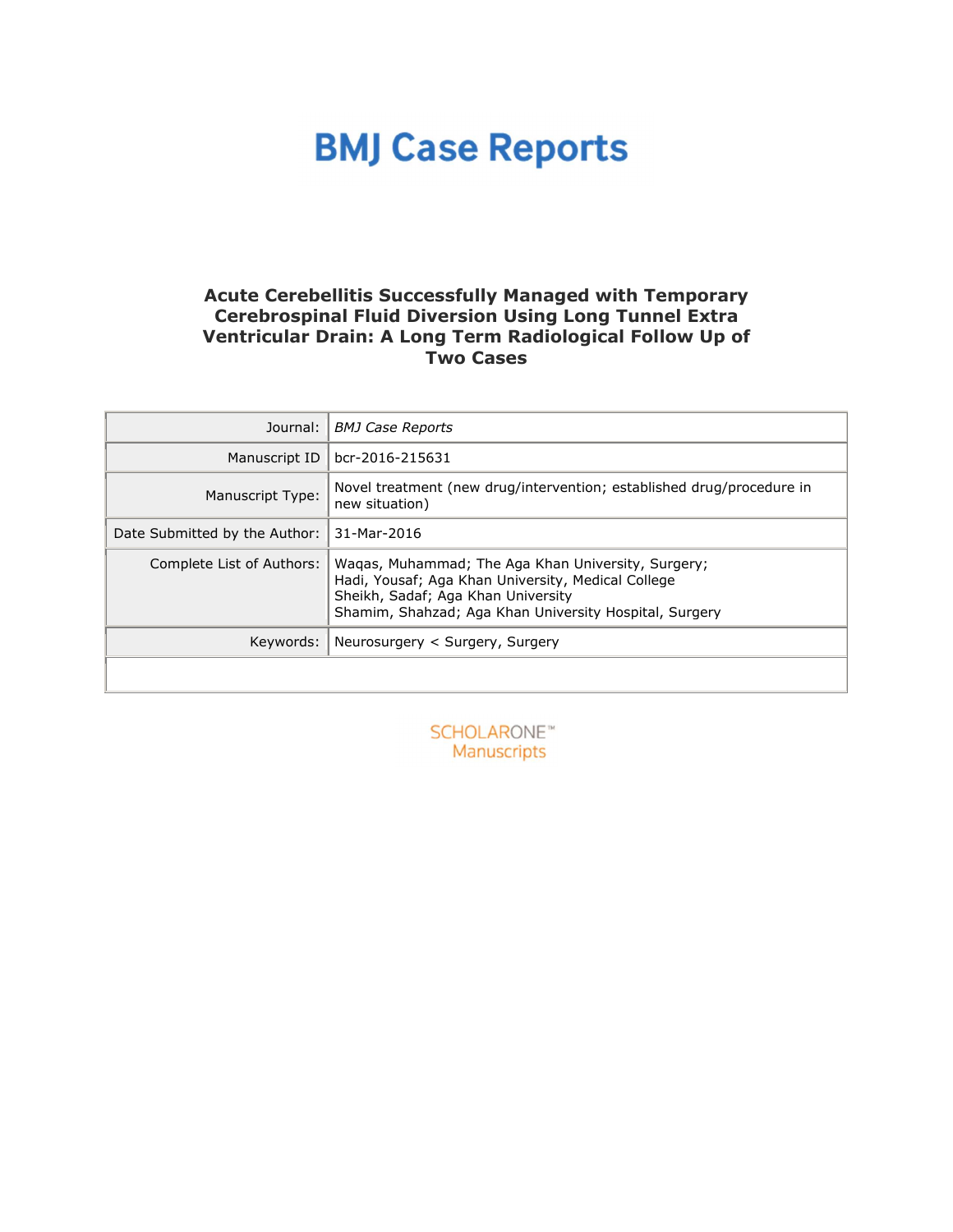#### **TITLE OF CASE** *Do not include "a case report"*

**Acute Cerebellitis Successfully Managed with Temporary Cerebrospinal Fluid Diversion Using Long Tunnel Extra Ventricular Drain: A Long Term Radiological Follow Up of Two Cases** 

#### **SUMMARY** *Up to 150 words summarising the case presentation and outcome (this will be freely available online)*

Acute cerebellitis (AC) is a rare inflammatory childhood disorder. Although there is no consensus on standard treatment for cerebellitis, its outcome is usually favorable. Here, we report two cases of AC in pediatric age group successfully managed with long tunnel EVD. First patient was an 8 year old boy with history of fever and headache. Sequential MRI showed diffuse cerebellar swelling with tonsillar herniation and resulting hydrocephalus. The second patient was a six months old boy who presented with high-grade fever associated with chills. CT scan of head showed triventricular hydrocephalus with obliteration of CSF spaces and cisterns. Both patients underwent immediate emergency right-sided long tunnel EVD insertion. The EVD was removed on the 9<sup>th</sup> day in the first patient and the 10<sup>th</sup> day in the second patient, and the patients show no neurological deficits at a follow up of 2 years and 1 year respectively.

**BACKGROUND** *Why you think this case is important – why did you write it up?* 

Acute cerebellitis (AC) is a rare inflammatory childhood disorder. Depending on the extent of cerebellar edema, AC may cause varying degrees of brainstem compression and hydrocephalus.[1] Both of these conditions are potentially life threatening. Cerebrospinal fluid (CSF) diversion and posterior fossa decompressions are amongst available surgical options with no consensus or guidelines.[2] The neuroimaging of cerebellitis raises challenging differential diagnosis. Data on the disease is limited therefore we lack a detailed knowledge and understanding of the natural history, clinical and radiological features and management of the disease. Although there is no consensus on standard treatment for cerebellitis, its outcome is usually favorable as long as brainstem compression and hydrocephalus are treated. Herein we report two cases where we successfully managed patients with EVD insertion and present their long term clinical and radiological follow up.

### **CASE PRESENTATION FOR CASE 1** *Presenting features, medical/social/family history*

An eight years boy presented to our emergency room with a five-day history of fever and headache. The child was reported to be fine before these symptoms with no history of any flu-like illness or myalgia. The fever was low-grade and the headaches were severe and diffuse. Two days after the onset of fever, he developed projectile vomiting with worsening headache.

On examination the child appeared slow and lethargic. His hemodynamic parameters were normal but neurological examination revealed bilateral signs of cerebellar dysfunction including

dysdiadokokinesia, incoordination in movements, dysmetria, dysarthric speech, intention tremors and a broad based gait. The child also had decreased power (MRC score 4/5) in all four limbs and had brisk deep tendon reflexes. There were no signs of meningeal irritation or lymphadenopathy.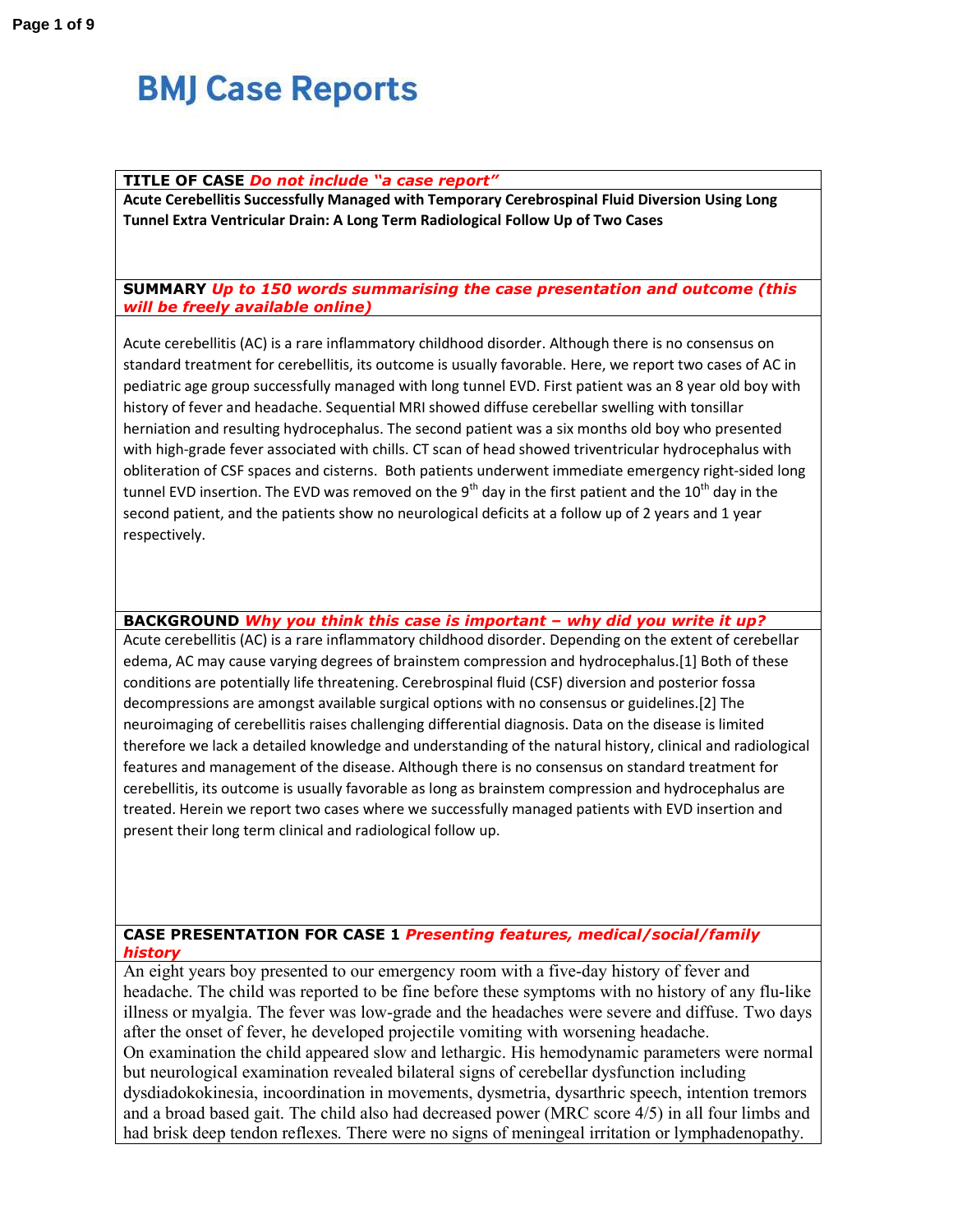### **INVESTIGATIONS** *If relevant*

Laboratory investigations revealed a total leukocyte count of  $16000$  per mm<sup>3</sup> with  $81\%$ neutrophils, hemoglobin of 12.4 g/dl, and platelets count of  $314,000$  per mm<sup>3</sup>. Plasma ammonia was 98 ug/dl and erythrocyte sedimentation rate was 5 mm/hr. The bleeding profile and serum electrolytes were within normal limits. Sequential MRI showed diffuse cerebellar swelling with signal changes involving bilateral cerebellar hemispheres, low on T1-weighted images, and high on T2-weighted images, likely to be edema. There was minimal, diffuse hemispheric contrast enhancement. The cerebellar swelling caused significant tonsillar herniation through foramen magnum, compression of the brainstem and was also obliterating the fourth ventricle, resulting in moderate to severe hydrocephalus. [Fig 1]

### **DIFFERENTIAL DIAGNOSIS** *If relevant*

### **TREATMENT** *If relevant*

The child remained stable for a few hours but suddenly became apneic and bradycardic. He was intubated and rushed to the pediatric intensive care unit (PICU). Methylprednisolone, acyclovir, ceftriaxone and vancomycin were started and an emergency right-sided long tunnel EVD was placed. Intra-ventricular pressure was measured to be 25 cmH2O and the CSF was clear. The child remained in the ICU and continued to improve. CSF study showed protein of 9 mg/dl, leukocyte count was 10/mm<sup>3</sup> with 30% polymorphs and 70% lymphocytes, glucose was 110 mg/dl, RBCs were 1728/mm<sup>3</sup>, and no microorganisms were found on culture. Acyclovir was discontinued after Herpes PCR was found to be negative.

### **OUTCOME AND FOLLOW-UP**

The child was extubated on day 3 but the EVD was retained and kept at  $10 \text{ cm}H_2O$ . It was removed after challenge on day 9. A repeat MRI showed markedly decreased cerebellar edema. The child regained a  $\overline{GCS}$  of 15/15 and was discharged on the 11<sup>th</sup> day of admission with no neurological deficits. The patient remained asymptomatic at a 2-year follow up and an MRI at 2 year follow up was also normal.

#### **CASE PRESENTATION FOR CASE 2** *Presenting features, medical/social/family history*

A 6 months boy presented to our emergency room with fever and vomiting. One week before presentation, the child had developed high-grade fever associated with chills. He developed nonprojectile vomiting the same day. There was no history of preceding sore throat or vaccination. On the day of presentation, the child had a tonic-clonic seizure followed by post ictal phase, which prompted the parents to rush to the tertiary care facility.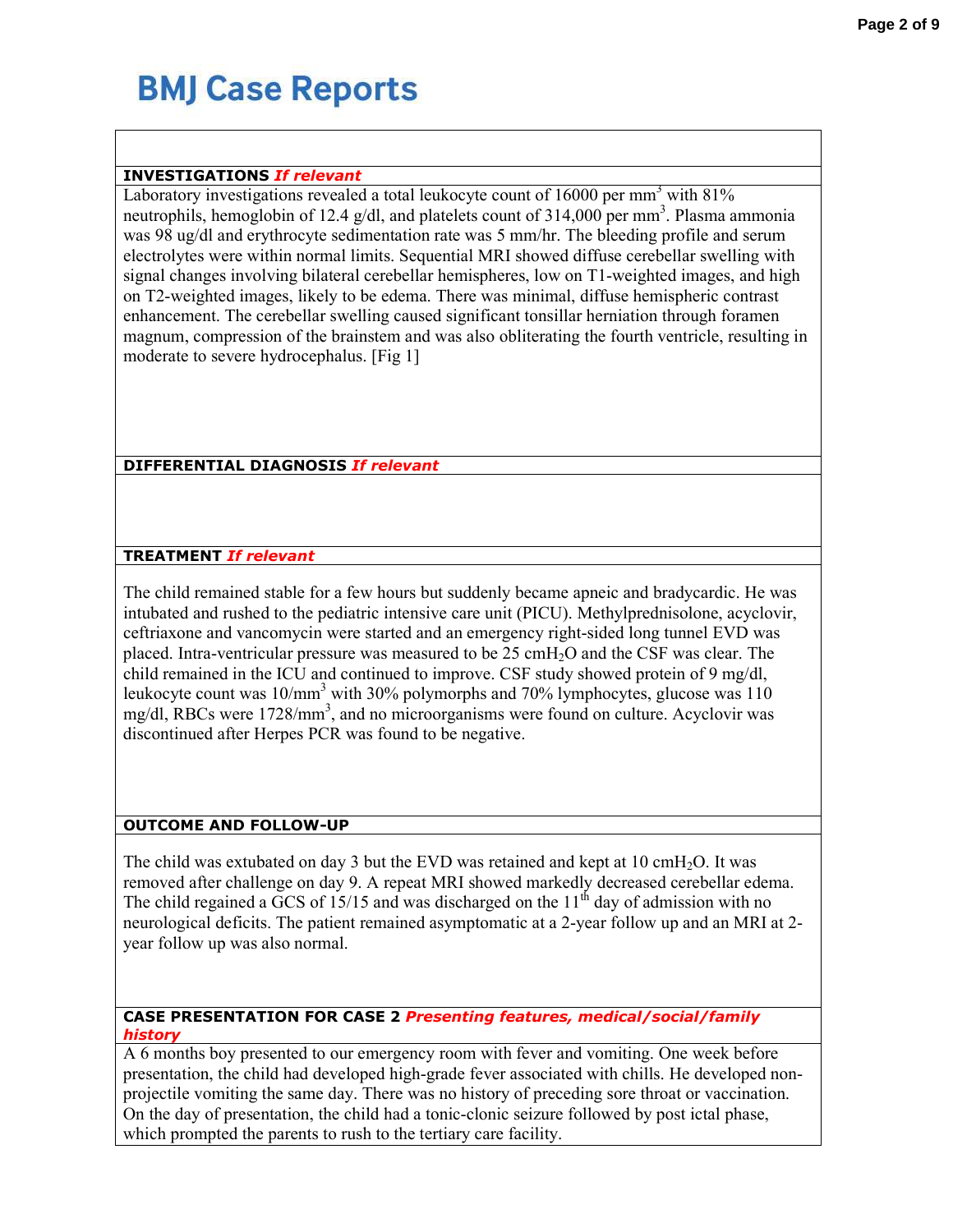On examination, the infant was irritable, tachypneic, tachycardic, and responded only to painful stimuli. The infant had up-rolled eyes with a fixed gaze, bilateral pupillary constriction and a bulging anterior fontanelle. He had increased tone in all limbs and deep tendon reflexes were brisk.

### **INVESTIGATIONS** *If relevant*

Laboratory investigations revealed a deranged coagulation profile with INR of 1.9. Serum electrolytes and complete blood count were normal. CT scan of head showed triventricular hydrocephalus and a cramped posterior fossa, with obliteration of CSF spaces, and cisterns.

**DIFFERENTIAL DIAGNOSIS** *If relevant*

### **TREATMENT** *If relevant*

The child received vitamin K and was started on ceftriaxone, vancomycin and acyclovir in meningitic doses with intravenous dexamethasone. He also underwent immediate emergency right-sided long tunnel EVD insertion. The intra-ventricular pressure was more than  $25 \text{ cm H}_2\text{O}$ and CSF appeared clear. The EVD was set at 10 cm H<sub>2</sub>O. MRI scan after EVD insertion showed diffuse swelling of the cerebellum, involving bilateral hemispheres, with prominent cerebellar folia causing obstruction of the fourth ventricle, resulting in non-communicating hydrocephalus. The signal changes were low on T1-weighted images and high on T2-weighted images, with minimal post contrast enhancement. Significant tonsillar herniation through foramen magnum was also seen. [Fig. 2] A diagnosis of acute cerebellitis was made and once CSF analysis was negative for any infection, antibiotics were discontinued though patient continued to receive steroids.

### **OUTCOME AND FOLLOW-UP**

The infant's condition gradually improved and he started tolerating breast feed. EVD was removed after 10 days and a repeat MRI with and without contrast and MR venogram showed no venous involvement and resolution of all pathological findings, including the cerebellar swelling, tonsillar herniation and hydrocephalus. The patient was discharged on oral dexamethasone tapered over several weeks. At 1-year follow-up the patient showed no neurological deficits with normal growth and development.

### **DISCUSSION** *Include a very brief review of similar published cases*

The differential diagnosis of acute cerebellar dysfunction includes inflammatory or infective processes, tumors, trauma, stroke or demylineating disease. AC is a rare childhood disorder with viral or autoimmune etiologies. In many cases infectious agent cannot be identified.[3] We have presented two children belonging to different age groups, both presenting with gradually worsening symptoms over one week. Both children had hydrocephalus at presentation and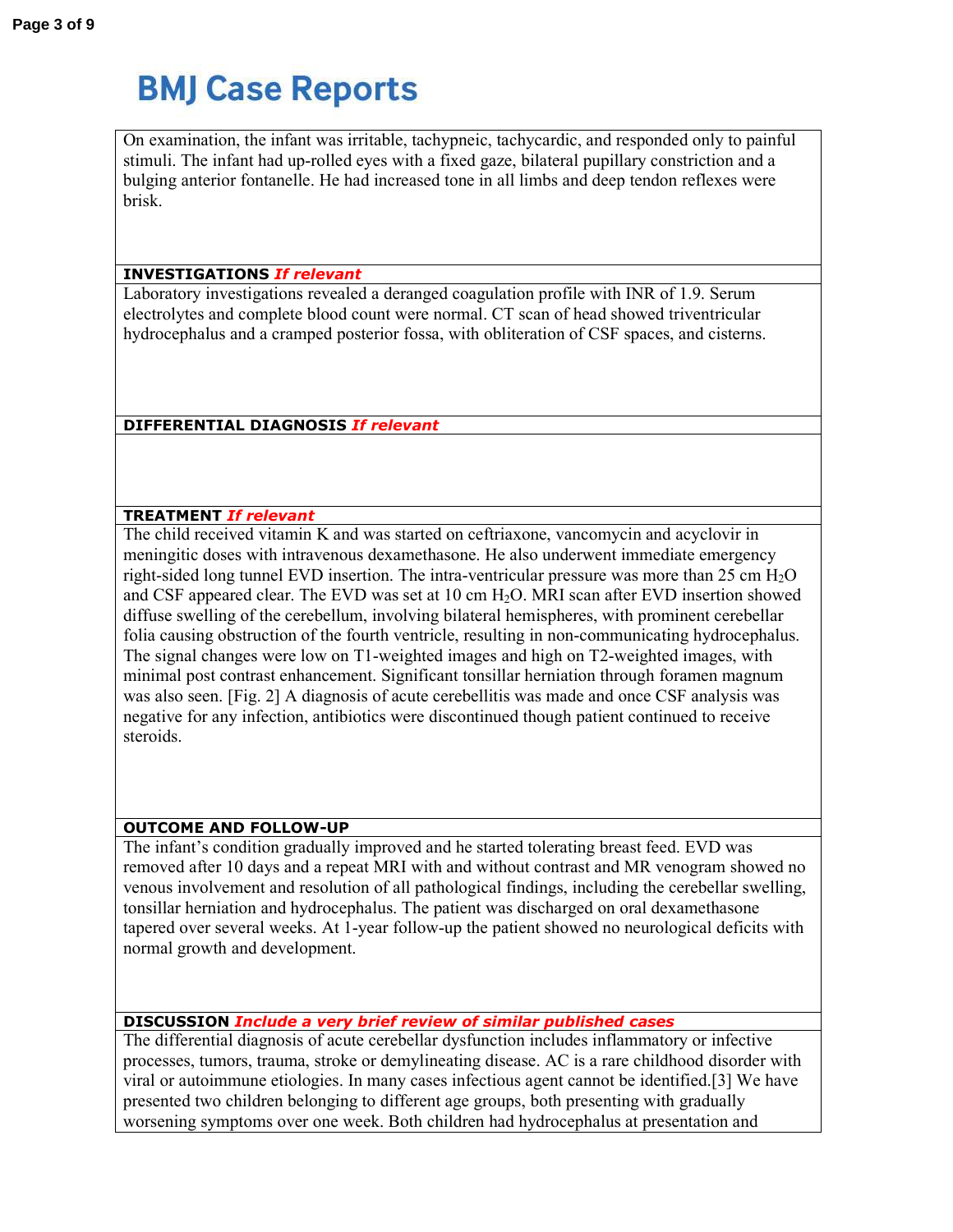underwent emergency EVD. In the first of these cases there was history of fever preceding the signs of raised intra-cranial pressure however in the second case there was no history of recent illness. In both these cases etiological agent could not be isolated.

There was marked vasogenic cerebellar edema apparent in the form of prominent, bilateral hypointensities on T1-weighted images and hyper-intensities on T2-weighted images involving both cerebellar hemispheres. There was minimal enhancement on contrast administration, significant pressure on the brainstem and fourth ventricle and tonsillar herniation in both cases. A review of literature reveals largely similar radiological features for most reported cases.[4] Both cases were managed with temporary CSF diversion procedure. Since we were not sure of the diagnosis and speed of recovery we chose to insert a long tunnel EVD which allowed us to manage these children with observation alone, until cerebellar swelling resolved and CSF pressures returned to normal, thereby avoiding permanent CSF diversion. In acute cerebellar swelling and hydrocephalus, placing an EVD has a potential risk of upward herniation,[5] although for majority of cases even with a posterior fossa mass (tumors, infarcts, and even hemorrhages), it has been shown to be safe.[5] We were cognizant of the fact and avoided rapid drainage of large volume of CSF at the time of EVD, to avoid this complication.

Both children in our series were managed postoperatively in high dependency unit for possible deterioration and need of posterior fossa decompression. In both cases an excellent recovery was seen with no deficit or radiological sequel on follow up MRI scans. Mahesh Kamate et al <sup>3</sup> reported a case of fulminant acute cerebellitis that led to refractory raised ICP and death despite insertion of EVD.[3] Other authors however, have reported AC as a temporary and self-limiting phenomenon. In a review of 17 cases by Fantacci et al,  $4$  only one case required EVD.[6] It also reported vermian atrophy as a long-term sequel to be present in 94% of the cases.[6] However in our cases there was complete resolution of all the radiological abnormalities including decrease in areas of signal alteration, edema and tonsillar herniation with no evidence of vermian atrophy. Acute cerebellitis sometimes also present with radiological features of tumor leading to surgical interventions such as biopsy.[7,8] Given subtle enhancement of cerebellar hemispheres on contrast the possibility of a neoplastic process was raised which we ruled out with follow up imaging. For management of patients with AC and associated brainstem compression with hydrocephalus, we would strongly recommend immediate placement of a long tunnel EVD, with controlled CSF drainage to minimize the risk of upward herniation. Considering the possibility of a fulminant course, we would also recommend managing these patients in high dependency units, and continuous monitoring for changes in ICP. The EVD can be removed when the cerebellar swelling resolves and hydrocephalus subsides, which can be assessed through repeat imaging and bedside challenge of EVD, although a possibility of the patient requiring permanent CSF diversion cannot be ruled out.

### **Conclusion**

We have reported two cases of AC in pediatric age group successfully managed with long tunnel EVD. Long term radiological follow up showed no evidence of cerebellar atrophy.

#### **LEARNING POINTS/TAKE HOME MESSAGES** *3 to 5 bullet points – this is a required field*

- Acute Cerebellitis is a rare, but potentially fatal disease presenting in the pediatric population.
- We report two cases of Acute Cerebellitis in pediatric age group successfully managed with long tunnel EVD.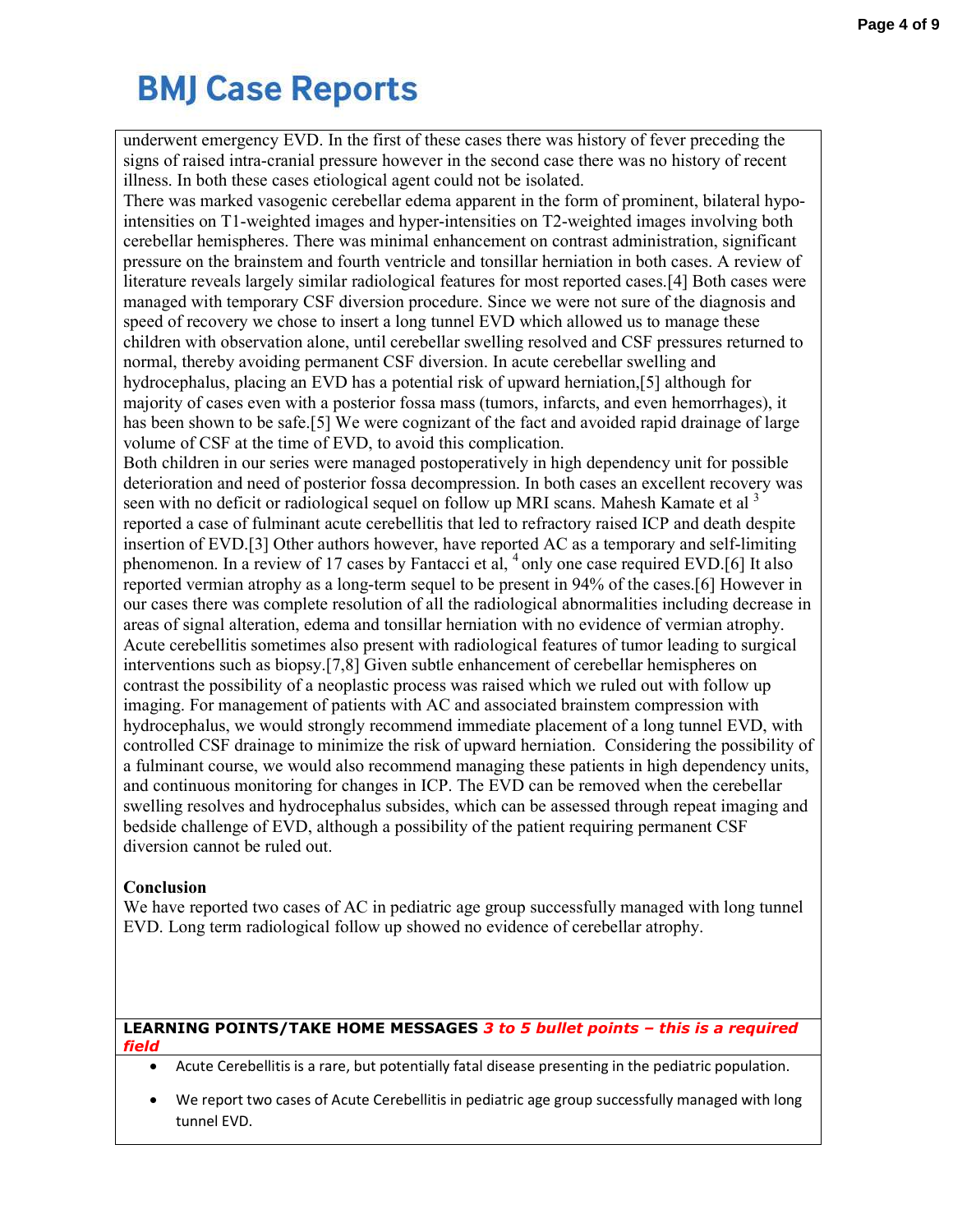• Long term radiological follow up in these patients showed no evidence of cerebellar atrophy.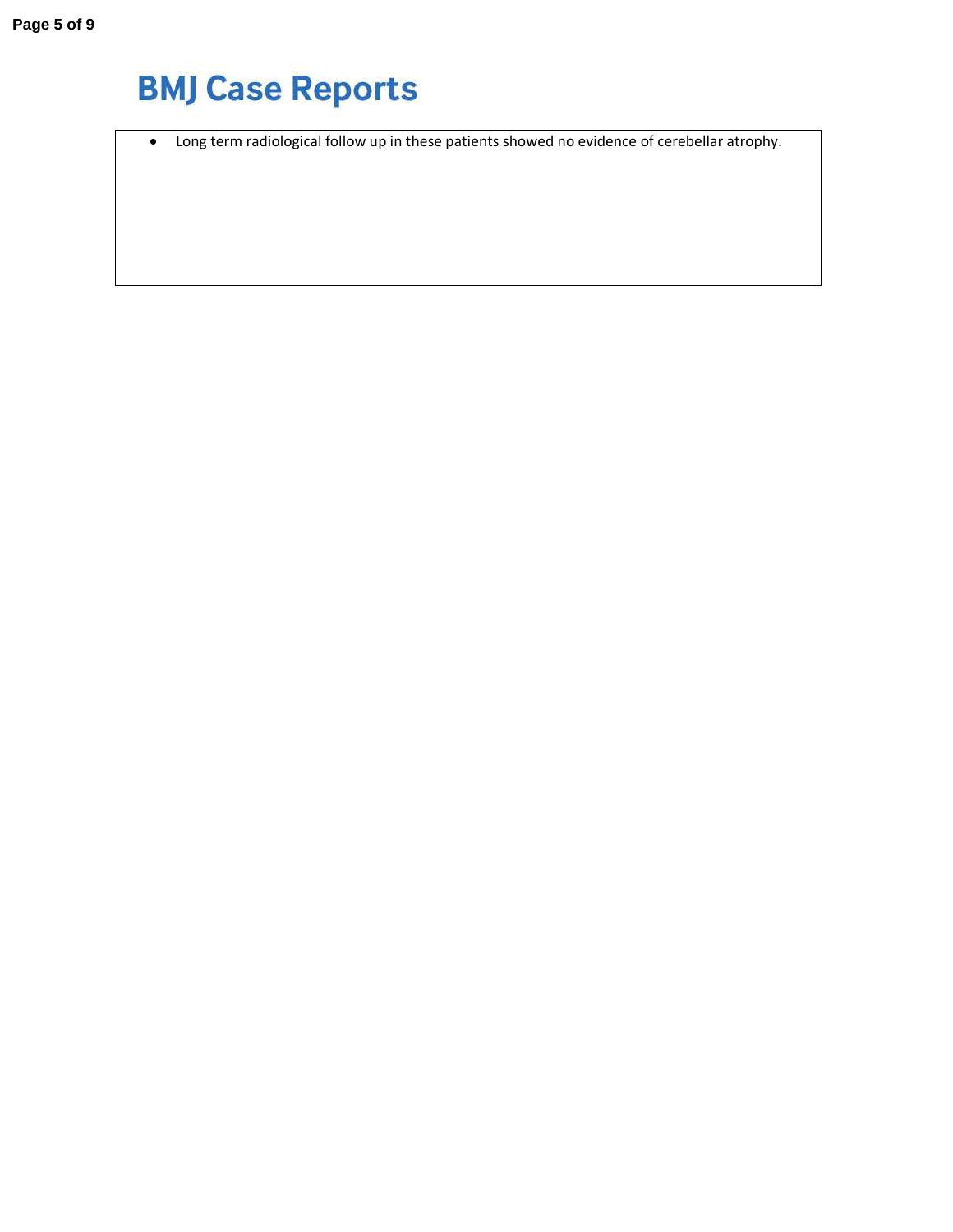#### **REFERENCES** *Vancouver style (Was the patient involved in a clinical trial? Please reference related articles)*

[1] Pruitt AA. Infections of the cerebellum. Neurologic clinics. 2014 Nov 30;32(4):1117-31.

[2] De Ribaupierre S, Meagher-Villemure K, Villemure JG, Cotting J, Jeannet PY, Porchet F, Roulet E, Bloch J. The role of posterior fossa decompression in acute cerebellitis. Child's Nervous System. 2005 Nov 1;21(11):970-4.

[3] Kamate M, Chetal V, Hattiholi V. Fulminant cerebellitis: a fatal, clinically isolated syndrome. Pediatric neurology. 2009 Sep 30;41(3):220-2.

[4] Montenegro MA, Santos SL, Min Li L, Cendes F. Neuroimaging of acute cerebellitis. Journal of Neuroimaging. 2002 Jan 1;12(1):72-4.

[5] Cuneo RA, Caronna JJ, Pitts L, Townsend J, Winestock DP. Upward transtentorial herniation: seven cases and a literature review. Archives of neurology. 1979 Oct 1;36(10):618-23.

[6] Chiaretti A, Fantacci C, Bersani G, Valentini P, Pierri F, Mariottti P, Serranti D. Acute pediatric cerebellitis and mutism. Case report and review of the literature. Signa Vitae. 2011 Oct 1;6(2):78-81.

[7] Amador N, Scheithauer BW, Giannini C, Raffel C. Acute cerebellitis presenting as tumor. Journal of Neurosurgery: Pediatrics. 2007

[8] Jabbour P, Samaha E, Lahoud GA, Koussa S, Abadjian G, Nohra G, Rizk T, Moussa R, Okais N. Hemicerebellitis mimicking a tumour on MRI. Child's Nervous System. 2003 Feb 1;19(2):122-5.

**FIGURE/VIDEO CAPTIONS** *figures should NOT be embedded in this document* Caption figure 1:

F1 a and 1b show the CT scan brain of the child at presentation. There is downward herniation of cerebellar tonsils and effacement of prepontine space and dilation of lateral and third ventricles. In Fig 1c and 1d is MRI scan one week after presentation. Tonsillar herniation is still prominent and there is bilateral hyperintense signals in both cerebellar hemispheres. Fig 1e and 1f demonstrate complete resolution of cerebellar edema and hydrocephalus. Previously effaced fourth ventricle has normal appearance on two year follow scan.

Caption of Figure 2:

Fig 2a shows an axial non contrast enhanced CT scan of brain. Posterior fossa appears tight secondary to swelling of cerebellum. Fourth ventricle is effaced and pre-pontine space is obliterated with severely dilated right temporal horn. Fig 2b shows sagittal T2 weighted image after 1 week of presentation. There is diffuse cerebellar edema with tonsillar herniation. Basilar artery is compressed with effacement of prepontine space. Fig 2c At 4 month follow up scan the swelling has completely resolved. Basilar compression is relieved and cisterns appear normal.

**PATIENT'S PERSPECTIVE** *Optional but encouraged*

**Copyright Statement**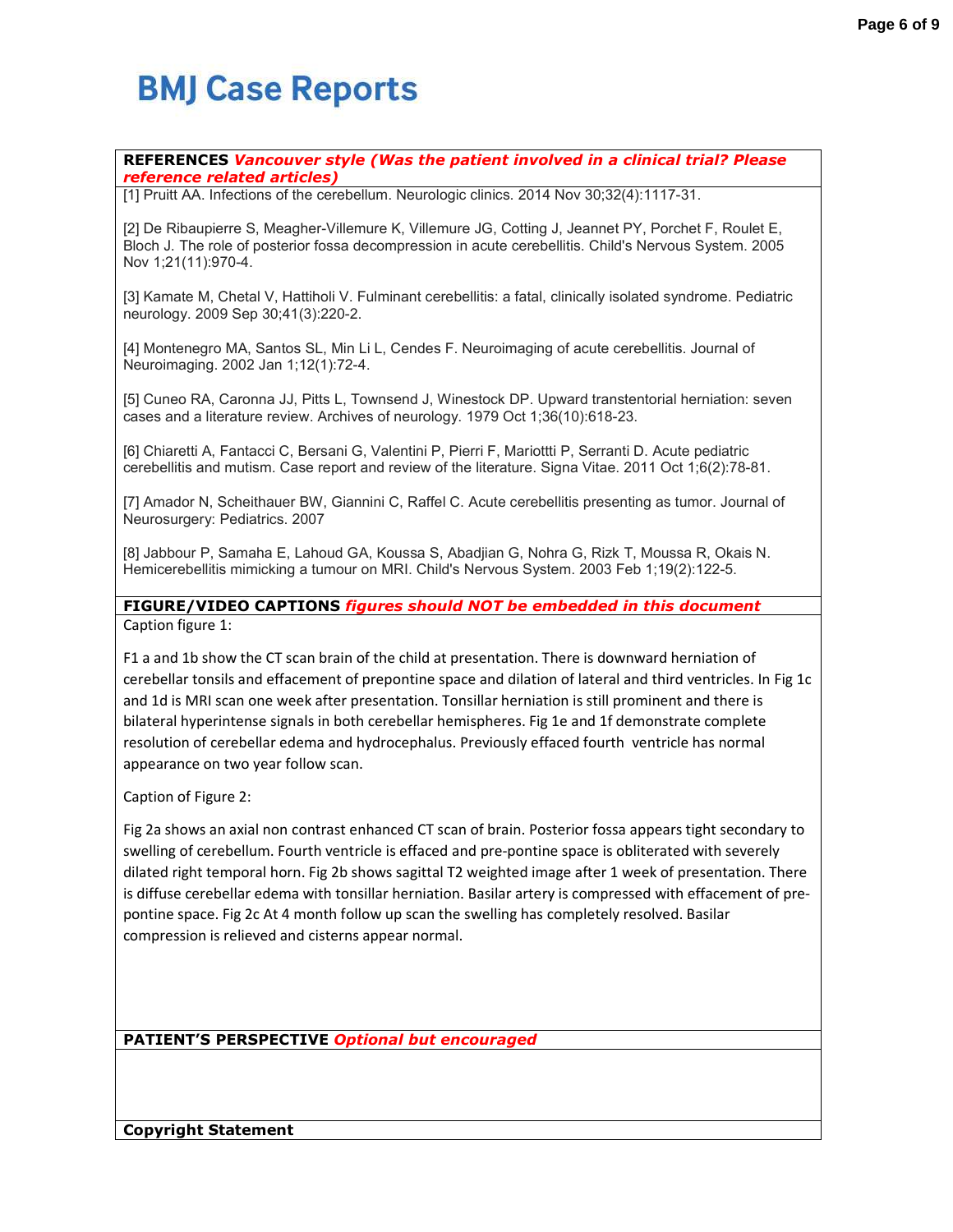I, *Muhammad Waqas* The Corresponding Author, has the right to assign on behalf of all authors and does assign on behalf of all authors, a full assignment of all intellectual property rights for all content within the submitted case report (other than as agreed with the BMJ Publishing Group Ltd) ("BMJ")) in any media known now or created in the future, and permits this case report (if accepted) to be published on BMJ Case Reports and to be fully exploited within the remit of the assignment as set out in the assignment which has been read. http://casereports.bmj.com/site/misc/copyright.pdf.

**Date: 3/29/2016** 

### **PLEASE SAVE YOUR TEMPLATE WITH THE FOLLOWING FORMAT:**

Corresponding author's last name and date of submission, eg,

Smith\_October\_2013.doc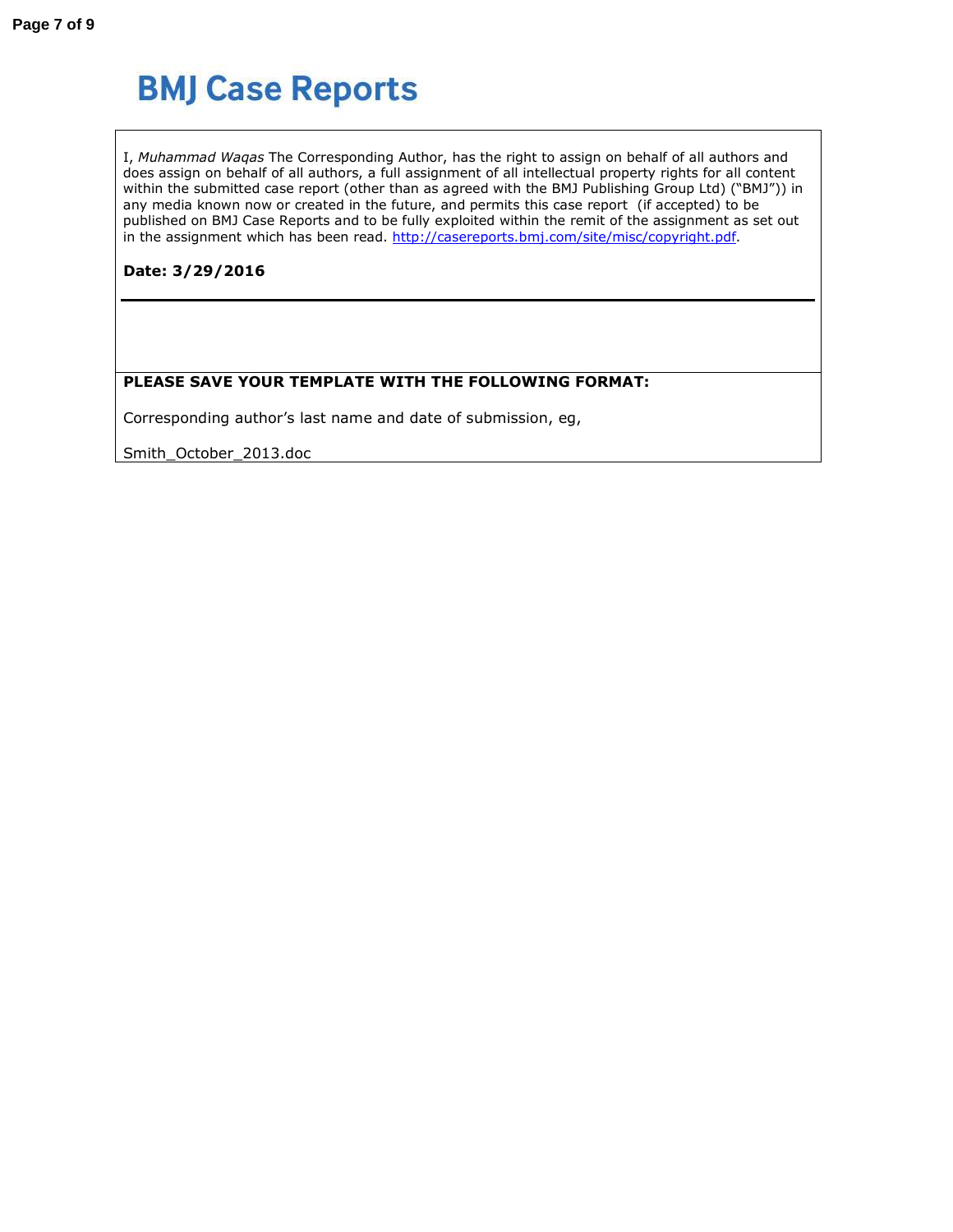

F1 a and 1b show the CT scan brain of the child at presentation. There is downward herniation of cerebellar tonsils and effacement of prepontine space and dilation of lateral and third ventricles. In Fig 1c and 1d is MRI scan one week after presentation. Tonsillar herniation is still prominent and there is bilateral hyperintense signals in both cerebellar hemispheres. Fig 1e and 1f demonstrate complete resolution of cerebellar edema and hydrocephalus. Previously effaced fourth ventricle has normal appearance on two year follow scan.

90x57mm (300 x 300 DPI)